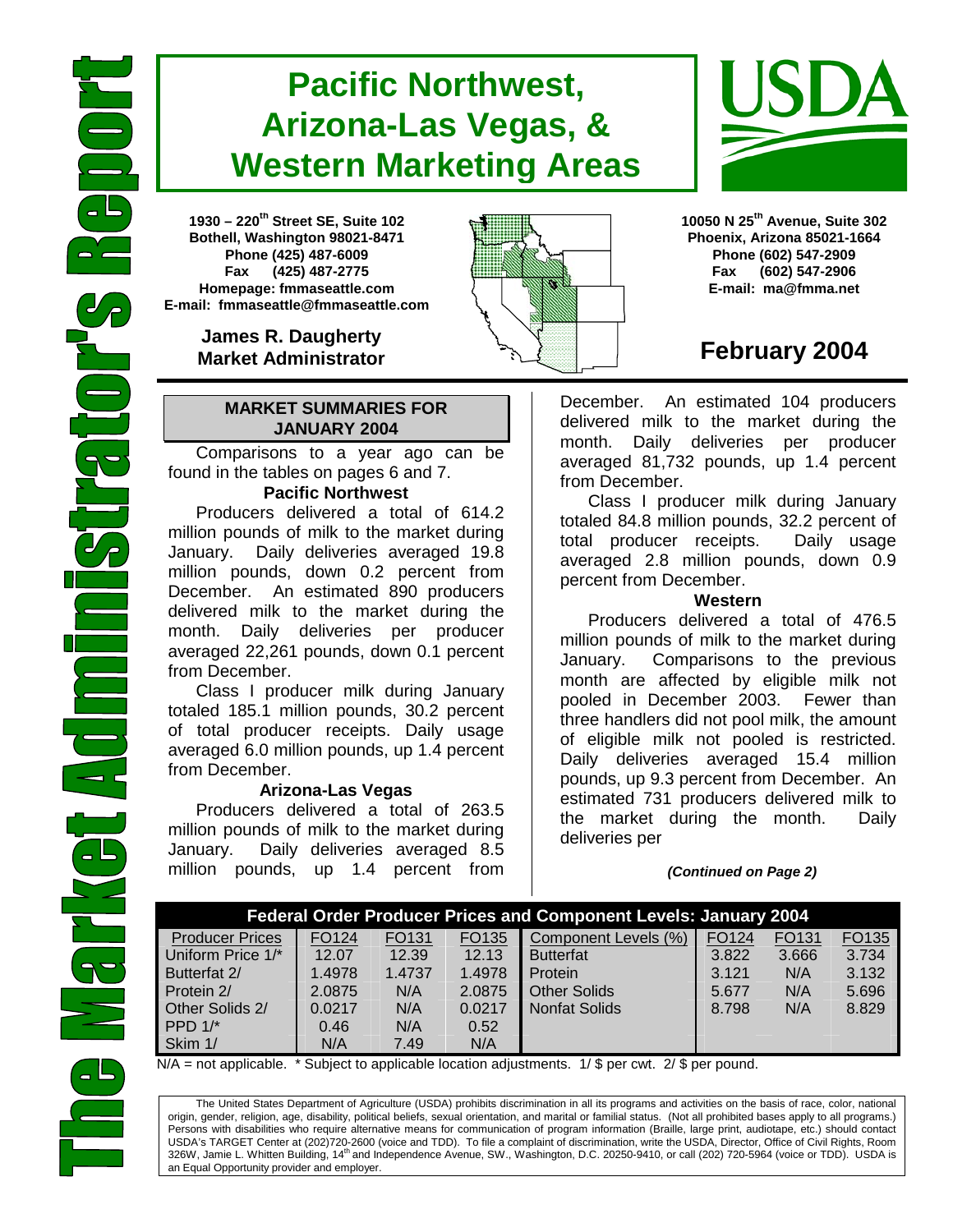#### **Market Administrator's Report Volume 29, Number 2 February 2004**

#### *(Continued From Page 1)*

producer averaged 21,027 pounds, up 9.3 percent from December.

Class I producer milk during January totaled 98.7 million pounds, 20.7 percent of total producer receipts. Daily usage averaged 3.2 million pounds, up 2.3 percent from December. ♦

#### **JANUARY 2004 CLASS PRICES**

January 2004 non-advanced Class Prices were calculated using NASS commodity price surveys from January 3, 10, 17, and 24, 2004. Component prices for the month are \$2.0875 per pound of protein, \$1.4978 per pound of butterfat, \$0.0217 per pound of other solids, and \$0.6595 per pound of nonfat solids.

 January 2004 Class III and IV prices at 3.5% butterfat are \$11.61 and \$10.97 per hundredweight, respectively. The January Class III price compared to December is down \$0.26. The Class III price is \$1.83 higher than January 2003. The Class III price at 3.67% butterfat is \$1.95 above the support price of \$9.90 at 3.67% butterfat.

Class II butterfat was announced at \$1.5048 per pound. Class I skim and butterfat and Class II skim prices for January 2004 were announced on December 19, 2003. The Class II price at 3.5% butterfat is \$11.67 for January 2004 .

|                 | <b>FINAL: NASS COMMODITY PRICES</b> |          |            |  |  |  |  |  |  |  |  |  |  |  |  |
|-----------------|-------------------------------------|----------|------------|--|--|--|--|--|--|--|--|--|--|--|--|
|                 | December                            | January  | Change     |  |  |  |  |  |  |  |  |  |  |  |  |
| Cheese*         | \$1.3260                            | \$1.3023 | $-$0.0237$ |  |  |  |  |  |  |  |  |  |  |  |  |
| <b>Butter</b>   | \$1.2557                            | \$1.3632 | \$0.1075   |  |  |  |  |  |  |  |  |  |  |  |  |
| Nonfat Dry Milk | \$0.8070                            | \$0.8062 | $-$0.0008$ |  |  |  |  |  |  |  |  |  |  |  |  |
| Whey            | \$0.1941                            | \$0.1801 | $-$0.0140$ |  |  |  |  |  |  |  |  |  |  |  |  |

\* The weighted average of barrels plus 3 cents and blocks.

**Current Commodity Prices - -** The NASS survey of cheddar cheese prices showed a decrease in prices received for 40-pound blocks but a net increase for 500-pound barrels. The survey of 40-pound blocks showed a net increase of 0.66 cents between the January 17 and the February 14 surveys, to \$1.3048 per pound. The survey of 500-pound barrels (**adjusted to 38% moisture**) showed a net increase of 3.5 cents to \$1.2916 per pound.

The NASS butter price showed an increase of 24.99 cents between the weeks ending January 17

and February 14 from \$1.3876 per pound to \$1.6375 per pound.

The NASS nonfat dry milk showed a net increase of 0.26 cents since mid-January to \$0.8091 per pound. The average price for NASS whey showed a net decrease of 1.09 cents since mid-January to \$0.1695 per pound. ♦

#### **MARCH'S CLASS I PRICE ANNOUNCEMENT**

 On February 20, the March 2004 Class I price was announced at \$13.84 for the Pacific Northwest and Western Orders, and \$14.29 for the Arizona-Las Vegas Order. The Class I price was calculated using NASS commodity price surveys from the weeks of February 7 and 14.

 The March Class III and IV advance skim prices are \$5.68 and \$5.96 per hundredweight, respectively. The butterfat portion of the Class I mover increased 26.31 cents from \$1.5044 to \$1.7675 per pound.

 The March 2004 Class II skim and nonfat solids prices were also announced on February 20. The skim price is \$6.66 per hundredweight, and the nonfat solids price is \$0.7400 per pound for all Federal orders. ♦

| <b>ADVANCED: NASS COMMODITY PRICES FOR</b><br><b>CLASS I PRICE CALCULATIONS</b> |          |          |            |  |  |  |  |  |  |  |  |  |  |  |
|---------------------------------------------------------------------------------|----------|----------|------------|--|--|--|--|--|--|--|--|--|--|--|
|                                                                                 | February | March    | Change     |  |  |  |  |  |  |  |  |  |  |  |
| Cheese*                                                                         | \$1.2977 | \$1.3054 | \$0.0077   |  |  |  |  |  |  |  |  |  |  |  |
| <b>Butter</b>                                                                   | \$1.3687 | \$1.5879 | \$0.2192   |  |  |  |  |  |  |  |  |  |  |  |
| Nonfat Dry Milk                                                                 | \$0.8051 | \$0.8085 | \$0.0034   |  |  |  |  |  |  |  |  |  |  |  |
| Whey                                                                            | \$0.1824 | \$0.1691 | $-$0.0133$ |  |  |  |  |  |  |  |  |  |  |  |

\* The weighted average of barrels plus 3 cents and blocks.

#### **TIME EXTENDED FOR SUBMISSION OF ADDITIONAL PROPOSALS CONCERNING HEARING REQUESTED TO AMEND THE FLUID MILK PRODUCT DEFINITION IN ALL FEDERAL MILK ORDERS**

The Department of Agriculture (USDA) is extending the time period for interested parties to submit additional proposals for consideration with a public hearing request currently under review that would amend the fluid milk product definition in all Federal milk marketing orders. The public hearing request was submitted by Dairy Farmers of America (DFA). The deadline for submitting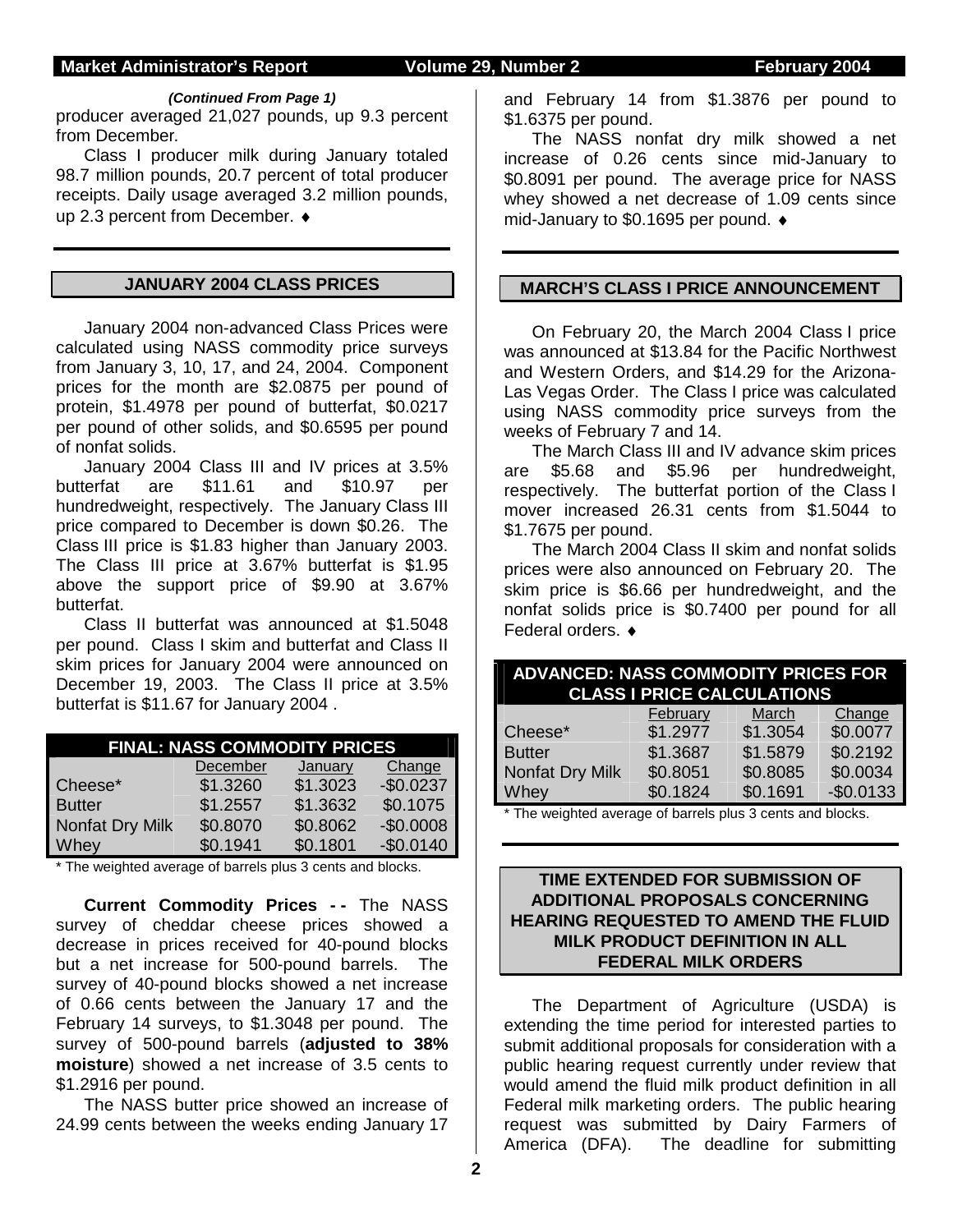proposals (announced in our October 6, 2003, letter) is hereby extended from January 30, 2004, to September 30, 2004.

Copies of the DFA proposal may be obtained at www.ams/dairy/ and selecting "Request for Class I Proposals, Northeast, et. al." or from Antoinette Carter, Marketing Specialist, USDA/AMS/Dairy Programs, Order Formulation and Enforcement<br>Branch, STOP 0231-Room 2971, 1400 Branch, STOP 0231–Room 2971, 1400 Independence Avenue, SW, Washington, DC 20250-0231, (202) 690-3465, e-mail address: Antoinette.Carter@usda.gov.

Proposals should be mailed to: Deputy Administrator, USDA/AMS/Dairy Programs, STOP 0225-Room 2968, 1400 Independence Avenue, SW, Washington, DC 20250-0225, by September 30, 2004. Each proposal should be accompanied by a brief but comprehensive statement on the need for the proposal. The statement will be used in deciding whether the proposal should be considered if a hearing to amend the orders is held.

♦

### **PRODUCERS AND PRODUCER MILK BY ORDER, STATE, AND COUNTY, NOVEMBER 2003**

During the month of November 2003, a total of 1,641 producers, on a combined basis, were associated with the Pacific Northwest, Western, and Arizona-Las Vegas Orders. These producers delivered a total of 881.7 million pounds of milk to the markets during the month. The table on page 4 contains the number of producers and milk pooled on the three orders. Counties and states with fewer than three producers were combined with adjacent counties. The map on page 5 includes eligible milk not pooled on the Western and Pacific Northwest Orders, and counties with fewer than three producers are not combined with adjacent counties.

#### **Producer Milk By State**

**Arizona (& California)** - In November 2003, 105 producers and 243.5 million pounds of milk from Arizona and California were pooled on the Arizona-Las Vegas Order. Producers and producer milk originating in California was included with Arizona on the Arizona-Las Vegas Order for reasons of confidentiality.

**Idaho** - On the Pacific Northwest Order, 10 producers and 1.3 million pounds from Idaho, or 0.3% of producer milk, were pooled. On the Western Order, 321 producers and 73.4 million pounds of milk from Idaho, or 35.0% of the producer milk, were pooled.

**Oregon** - In Oregon, 124.4 million pounds of milk were pooled on the Pacific Northwest and Western Orders. On the Pacific Northwest Order, 289 producers and 121.8 million pounds from Oregon, or 28.4% of producer milk, were pooled. On the Western Order, 25 producers and 2.5 million pounds of milk from Oregon, or 1.2% of the producer milk, were pooled.

**Utah (& Nevada)** - In Utah, 102.2 million pounds of milk were pooled on the Western Order. On the Western Order, 308 Utah producers represented 48.8% of all producer milk on the Western Order. Producers and producer milk originating in Nevada were included with Utah on the Western Order for reasons of confidentiality.

**Washington** - In November 2003, 536 producers and 317.5 million pounds of milk from Washington were pooled on the Pacific Northwest and Western Orders. Washington producers represented 70.4% of all producer milk on the Pacific Northwest Order.

**California (FO 124), Colorado (FO 135), New Mexico (FO 135) and Wyoming (FO 135)** - In northern California, 6 producers and 3.8 million pounds were pooled on the Pacific Northwest Order. Producer milk from Colorado, New Mexico, and Wyoming was also pooled on the Western Order representing 15.7 million pounds or 7.5% of all producer milk. ♦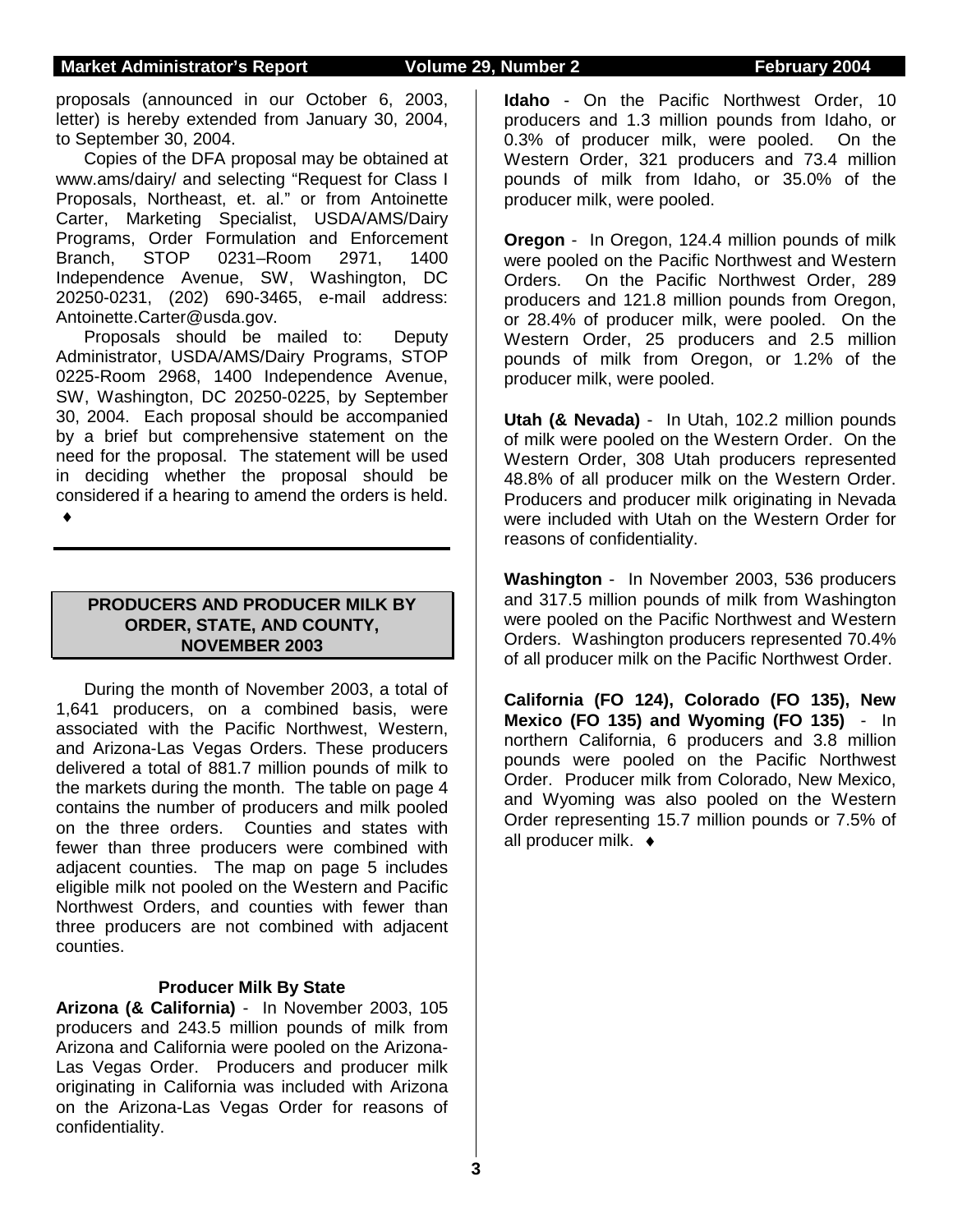## **Market Administrator's Report Colume 29, Number 2 Colume 29, Number 2** February 2004

|            |                                   |                |             |            | Number of Producers and Pounds of Milk: By Order, State, and County, November 2003 |                 |             |
|------------|-----------------------------------|----------------|-------------|------------|------------------------------------------------------------------------------------|-----------------|-------------|
| State/     |                                   |                |             | State/     |                                                                                    |                 |             |
| Order(s)   | County                            | Producers      | Milk        | Order(s)   | County                                                                             | Producers       | Milk        |
| Arizona    |                                   |                |             | Utah       |                                                                                    |                 |             |
| 131        | Cochise, Greenlee, Pima, Yavapai, |                |             | 135        | Beaver                                                                             | 16              | 3,309,039   |
|            | (& Imperial County, CA)           | 5              | 6,404,474   | 135        | Box Elder & Tooele                                                                 | 39              | 14,632,053  |
| 131        | Maricopa                          | 92             | 207,835,561 | 135        | Cache                                                                              | 103             | 21,535,885  |
| 131        | Pinal                             | 8              | 29,210,070  | 135        | Duchesne                                                                           | 20              | 4,959,728   |
|            | <b>Total Arizona</b>              | 105            | 243,450,105 | 135        | Iron, Washington                                                                   | 4               | 2,236,934   |
| Idaho      |                                   |                |             | 135        | (& Clark, NV)                                                                      |                 |             |
| 124        | Bonner & Boundary                 | $\mathbf 5$    | 611,170     | 135        | Millard & Juab                                                                     | 14              | 11,329,375  |
| 124        | Idaho & Latah                     | 5              | 650,590     | 135        | Morgan                                                                             | 6               | 1,028,577   |
| 135        | Ada                               | 36             | 22,995,897  | 135        | Piute                                                                              | 6               | 1,832,543   |
| 135        | Bannock, Oneida & Power           | $\overline{7}$ | 1,411,059   | 135        | Salt Lake & Davis                                                                  | 4               | 1,845,706   |
| 135        | <b>Bear Lake</b>                  | 17             | 687,006     | 135        | Sanpete                                                                            | 14              | 8,977,065   |
| 135        | Bingham & Bonneville              | 15             | 3,305,899   | 135        | Sevier                                                                             | 8               | 3,400,183   |
| 135        | Canyon                            | 37             | 14,314,331  | 135        | Summit                                                                             | 10              | 1,320,393   |
| 135        | Caribou                           | 9              | 317,155     | 135        | Uintah                                                                             | 4               | 750,335     |
| 135        | Cassia                            | 17             | 1,694,668   | 135        | Utah                                                                               | 24              | 6,066,196   |
| 135        | Franklin                          | 64             | 17,856,205  | 135        | Wasatch                                                                            | 6               | 921,392     |
| 135        | Gem                               | 11             | 2,582,962   | 135        | Wayne                                                                              | 4               | 1,782,943   |
| 135        | Gooding                           | 32             | 3,564,305   | 135        | Weber                                                                              | 26              | 16,285,487  |
| 135        | Jefferson                         | 4              | 76,946      |            | <b>Total Utah</b>                                                                  | 308             | 102,213,834 |
| 135        | Jerome                            | 21             | 1,109,278   | Oregon     |                                                                                    |                 |             |
| 135        | Lincoln                           | 3              | 59,114      | 124        | Benton & Lincoln                                                                   | $\overline{7}$  | 3,955,744   |
| 135        | Madison & Fremont                 | 5              | 184,722     | 124        | Clackamas & Multnomah                                                              | 12              | 1,572,740   |
| 135        | Minidoka                          | 9              | 1,118,606   | 124        | Clatsop                                                                            | 4               | 832,997     |
| 135        | Owyhee                            | 9              | 533,490     | 124        | Coos & Curry                                                                       | 21              | 2,875,927   |
| 135        | Payette & Washington              | 12             | 985,481     | 124        | Deschutes, Umitilla,                                                               | 9               | 1,455,684   |
| 135        | <b>Twin Falls</b>                 | 13             | 594,121     |            | & Crook                                                                            |                 |             |
|            | <b>Total Idaho</b>                | 331            | 74,653,005  | 124        | Josephine                                                                          | 6               | 2,564,863   |
| Washington |                                   |                |             | 124        | Klamath & Jackson                                                                  | 11              | 8,376,439   |
| 124        | Adams & Whitman                   | 9              | 12,249,500  | 124        | Lane                                                                               | 6               | 4,568,673   |
| 124        | Clallam                           | 5              | 1,319,704   | 124        | Linn                                                                               | 9               | 5,177,077   |
| 124        | Clark                             | 11             | 7,326,393   | 124        | Marion                                                                             | 34              | 26,299,005  |
| 124        | Cowlitz                           | 3              | 1,044,756   | 124        | Polk                                                                               | 4               | 7,471,184   |
| 124        | Franklin & Benton                 | 9              | 8,596,178   | 124        | Tillamook                                                                          | 137             | 43,150,019  |
| 124        | Grant & Kittitas                  | 29             | 23,073,475  | 124        | Washington                                                                         | 22              | 6,366,483   |
| 124        | Grays Harbor                      | 12             | 4,653,471   | 124        | Yamhill                                                                            | $\overline{7}$  | 7,168,995   |
| 124        | Island                            | 4              | 2,080,596   | 135        | Malheur & Klamath                                                                  | 25              | 2,528,157   |
| 124        | Jefferson                         | 3              | 295,369     |            | <b>Total Oregon</b>                                                                | 314             | 124,363,987 |
| 124        | King                              | 37             | 17,402,292  |            |                                                                                    |                 |             |
| 124        | Klickitat                         | 3              | 882,957     | California |                                                                                    |                 |             |
| 124        | Lewis                             | 38             | 13,247,204  | 124        | Del Norte & Siskiyou                                                               | 6               | 3,756,398   |
| 124        | Lincoln & Spokane                 | 16             | 2,745,423   |            | <b>Total California</b>                                                            | $6\phantom{1}6$ | 3,756,398   |
| 124        | Pacific                           | 10             | 2,834,965   |            |                                                                                    |                 |             |
| 124        | Pierce                            | 10             | 5,811,770   | 135        | <b>Total Colorado</b>                                                              | 34              | 8,691,327   |
| 124        | Skagit                            | 50             | 29,312,103  |            |                                                                                    |                 |             |
| 124        | Snohomish                         | 42             | 22,493,445  | 135        | <b>Total New Mexico</b>                                                            | 3               | 5,796,303   |
| 124        | <b>Stevens</b>                    | 14             | 1,872,535   |            |                                                                                    |                 |             |
| 124        | Thurston                          | 16             | 9,850,820   | 135        | <b>Total Wyoming</b>                                                               | 4               | 1,239,819   |
| 124        | Wahkiakum                         | 4              | 643,266     |            |                                                                                    |                 |             |
| 124        | Whatcom                           | 185            | 100,852,970 | 124        | Pacific Northwest Order                                                            | 835             | 428,802,052 |
| 124        | Yakima                            | 20             | 33,358,872  | 131        | Arizona-Las Vegas Order                                                            | 105             | 243,450,105 |
| 135        | <b>Washington State</b>           | 6              | 15,591,826  | 135        | Western Order                                                                      | 701             | 209,452,511 |
|            | <b>Total Washington</b>           | 536            | 317,539,890 |            | <b>Total</b>                                                                       | 1,641           | 881,704,668 |
|            |                                   |                |             |            |                                                                                    |                 |             |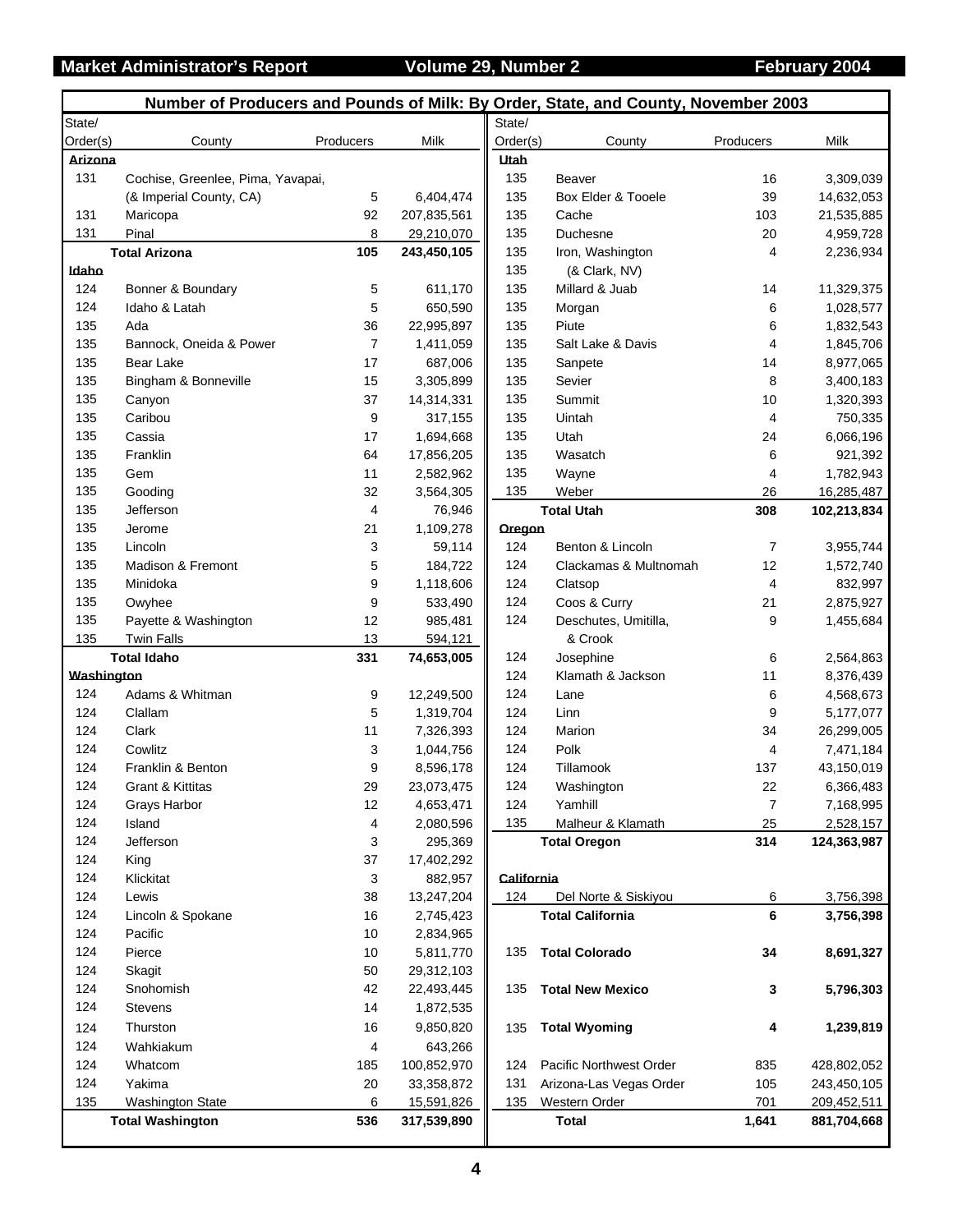

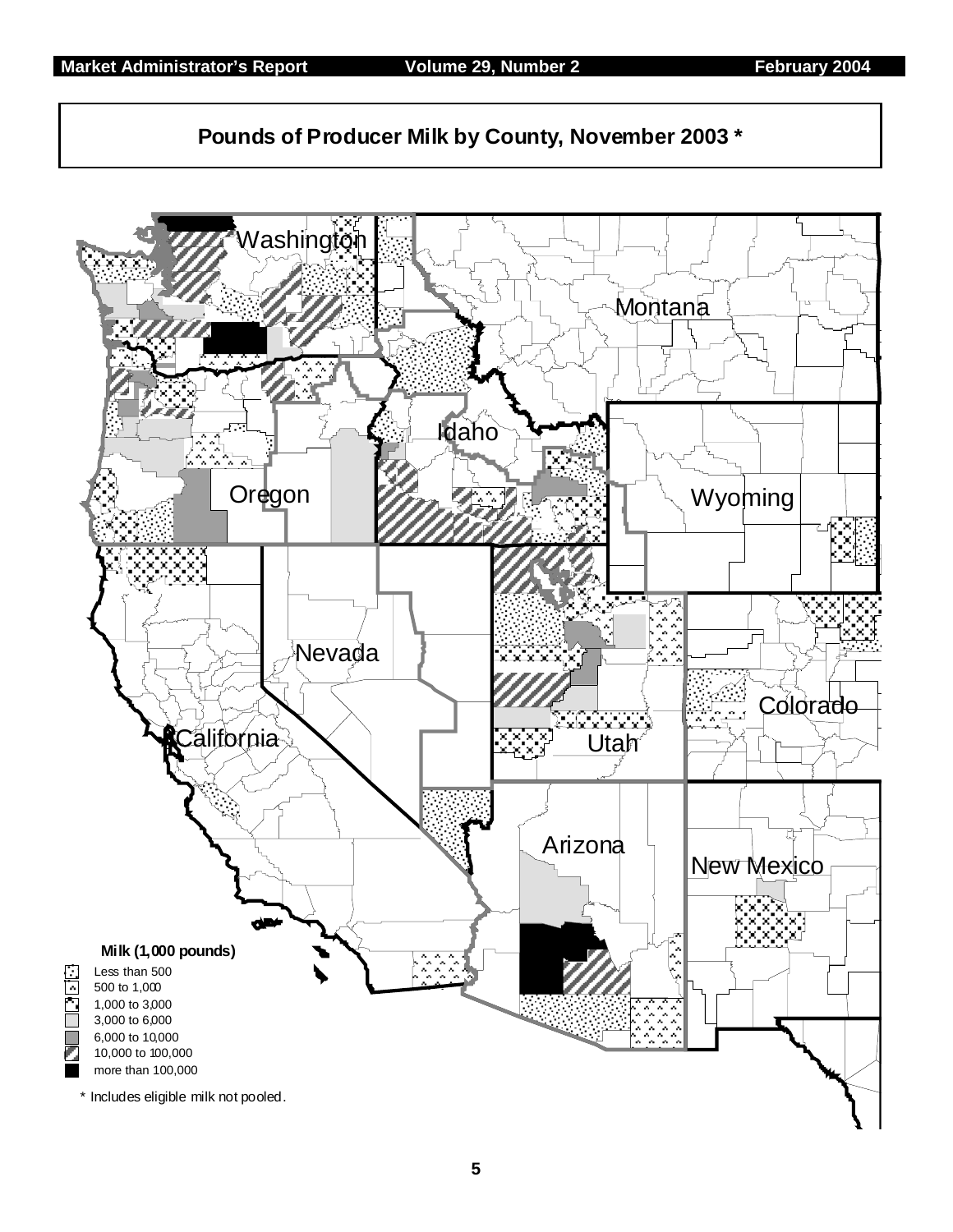| PACIFIC NORTHWEST<br><b>HIND</b><br>Σ    |                      | Ш<br>$\boldsymbol{\omega}$ | П                             | Q<br>Щ<br>O         | AT<br>WESTERN<br>$\vdash$<br>$\boldsymbol{\omega}$ | 15T1C                                      | S                   | ARIZONA-LAS VEGAS          |                     |
|------------------------------------------|----------------------|----------------------------|-------------------------------|---------------------|----------------------------------------------------|--------------------------------------------|---------------------|----------------------------|---------------------|
| Minimum Class Prices (3.5% B.F.)         | \$13.75<br>Jan 2004  | \$15.74<br>Dec 2003        | \$12.46<br>Jan 2003           | \$13.75<br>Jan 2004 | \$15.74<br>Dec 2003                                | \$12.46<br>Jan 2003                        | \$14.20<br>Jan 2004 | \$16.19<br><u>Dec 2003</u> | \$12.91<br>Jan 2003 |
|                                          | 11.67                | 11.30                      | 11.29                         | 11.67               | 11.30                                              | 11.29                                      | 11.67               | 11.30                      | 11.29               |
|                                          | 11.61                | 11.87                      | 9.78                          | 11.61               | 11.87                                              | 9.78                                       | 11.61               | 11.87                      | 9.78                |
|                                          | 10.97                | 10.52                      | 10.07                         | 10.97               | 10.52                                              | 10.07                                      | 10.97               | 10.52                      | 10.07               |
|                                          |                      |                            |                               |                     |                                                    |                                            |                     |                            |                     |
| Producer Price Differential (\$/cwt.)    | \$0.46               | \$0.60                     | \$0.98                        | \$0.52              | \$0.78                                             | \$0.71                                     | +                   | +                          | +                   |
|                                          | 1.4978               | 1.3688                     | 1.1856                        | 1.4978              | 1.3688                                             | 1.1856                                     | $\ddot{}$           | +                          | $\ddot{}$           |
|                                          | 2.0875               | 2.2997                     | 1.8164                        | 2.0875              | 2.2997                                             | 1.8164                                     | $\ddot{}$           | $\ddot{}$                  | $\ddot{}$           |
|                                          | 0.0217               | 0.0362                     | 0.0339                        | 0.0217              | 0.0362                                             | 0.0339                                     | $\ddot{}$           | $\ddot{}$                  | $\ddot{}$           |
|                                          | $\ddot{}$            | $\ddot{}$                  | $\ddot{}$                     | $\ddot{}$           | $\ddot{}$                                          | $\ddot{}$                                  | 749                 | 8.53                       | 7.05                |
|                                          | $\ddot{}$            | $\ddot{}$                  | $\ddot{}$                     | $\ddot{}$           | $\ddot{}$                                          | $\ddot{}$                                  | 1.4737              | 1.3579                     | 1.1891              |
|                                          | \$12.07              | \$12.47                    | \$10.76                       | \$12.13             | \$12.65                                            | \$10.49                                    | \$12.39             | \$12.98                    | \$10.97             |
|                                          |                      |                            |                               |                     |                                                    |                                            |                     |                            |                     |
|                                          | ×<br>890             | 891                        | 918                           | $731 *$             | 731                                                | 754                                        | $104 *$             | $\overline{5}$             | 109                 |
|                                          | 22,261 *             | 22,280                     | 21,794                        | 21,027 *            | 19,240                                             | 21,727                                     | $81,732 *$          | 80,583                     | 80,584              |
|                                          |                      |                            |                               |                     |                                                    |                                            |                     |                            |                     |
|                                          | $\frac{8}{2}$        | $\frac{8}{2}$              | 31                            | $\frac{8}{1}$       | $\frac{8}{1}$                                      | $\frac{6}{1}$                              | ဖ                   | ဖ                          | ဖ                   |
|                                          | $\ddot{\phantom{0}}$ | $\overline{ }$             | တ                             | *<br>ნ              | Ю                                                  | $\overline{ }$                             | $\alpha^*$          | $\sim$                     | $\sim$              |
|                                          | $\frac{1}{20}$       | 20                         | 17                            | ×<br>ភ              | 21                                                 | $\overline{c}$                             | 34                  | ઝુ                         | $\infty$            |
|                                          |                      |                            |                               |                     |                                                    |                                            |                     |                            |                     |
|                                          | 30.15%               | 29.66%                     | 30.46%                        | 20.72%              | 22.12%                                             | 18.74%                                     | 32.19%              | 32.96%                     | 32.36%              |
|                                          | 5.98%                | 6.14%                      | 5.93%                         | 5.72%               | 5.53%                                              | 5.54%                                      | 6.66%               | 6.72%                      | 3.88%               |
|                                          | 34.33%               | 33.17%                     | 31.69%                        | 63.46%              | 64.57%                                             | 60.78%                                     | 36.97%              | 36.34%                     | 27.69%              |
|                                          | 29.54%               | 31.03%                     | 31.92%                        | 10.10%              | 7.78%                                              | 14.94%                                     | 24.18%              | 23.98%                     | 36.07%              |
| * Preliminary.                           |                      |                            |                               |                     |                                                    |                                            |                     |                            |                     |
|                                          |                      | O M                        | <b>NTHLY</b>                  | SUPPLEMENTAL        | <b>STATISTICS</b>                                  |                                            |                     |                            |                     |
|                                          |                      |                            |                               |                     |                                                    |                                            |                     |                            |                     |
|                                          | Dec 2003             |                            | Dec 2002                      | Dec 2003            | Nov 2003                                           | Dec 2002                                   | Dec 2003            | Nov 2003                   | Dec 2002            |
|                                          | 21,122,709           | Nov 2003<br>19,021,405     | 24,065,113                    | 2,150,920           | 2,029,868                                          | 2,603,801                                  | œ                   | œ                          | ≃                   |
|                                          | 17,974,268           | 15,514,138                 | 17,955,364                    | 1,659,325           | 1,472,715                                          | 1,764,608                                  | œ                   | ≃                          | œ                   |
|                                          | 85.09%               | 81.56%                     | 74.61%                        | 77.14%              | 72.55%                                             | 67.77%                                     | $\propto$           | $\propto$                  | œ                   |
| <b>Class I Route Disposition In Area</b> | 165,818,938          | 162,395,024                | 164,942,028                   | 76,368,198          | 70,661,604                                         | 72,263,520                                 | 80,157,386          | 75,144,329                 | 79,911,898          |
|                                          | 16,697,322           | 15,073,578                 | 17,812,609                    | 1,716,201           | 1,484,062                                          | 1,765,930                                  | $\Rightarrow$       | $\geq$                     | $\geq$              |
|                                          | 2,583,463 *          | 2,540,576<br>180,009,178   | 1,689,079                     | 2,576,126 *         | 3,461,141                                          | 1,355,990                                  | 33,384,880 *        | 32,067,826                 | 31,311,081          |
|                                          | 185,099,723          |                            | 184,443,716                   | 80,660,525          | 75,606,807                                         | 75,385,440                                 | 113,542,266         | 107,212,155                | 111,222,979         |
|                                          |                      |                            |                               |                     |                                                    |                                            |                     |                            |                     |
|                                          |                      |                            | R = Restricted. Not included. |                     |                                                    | 1/ Restricted. Included with other plants. |                     |                            |                     |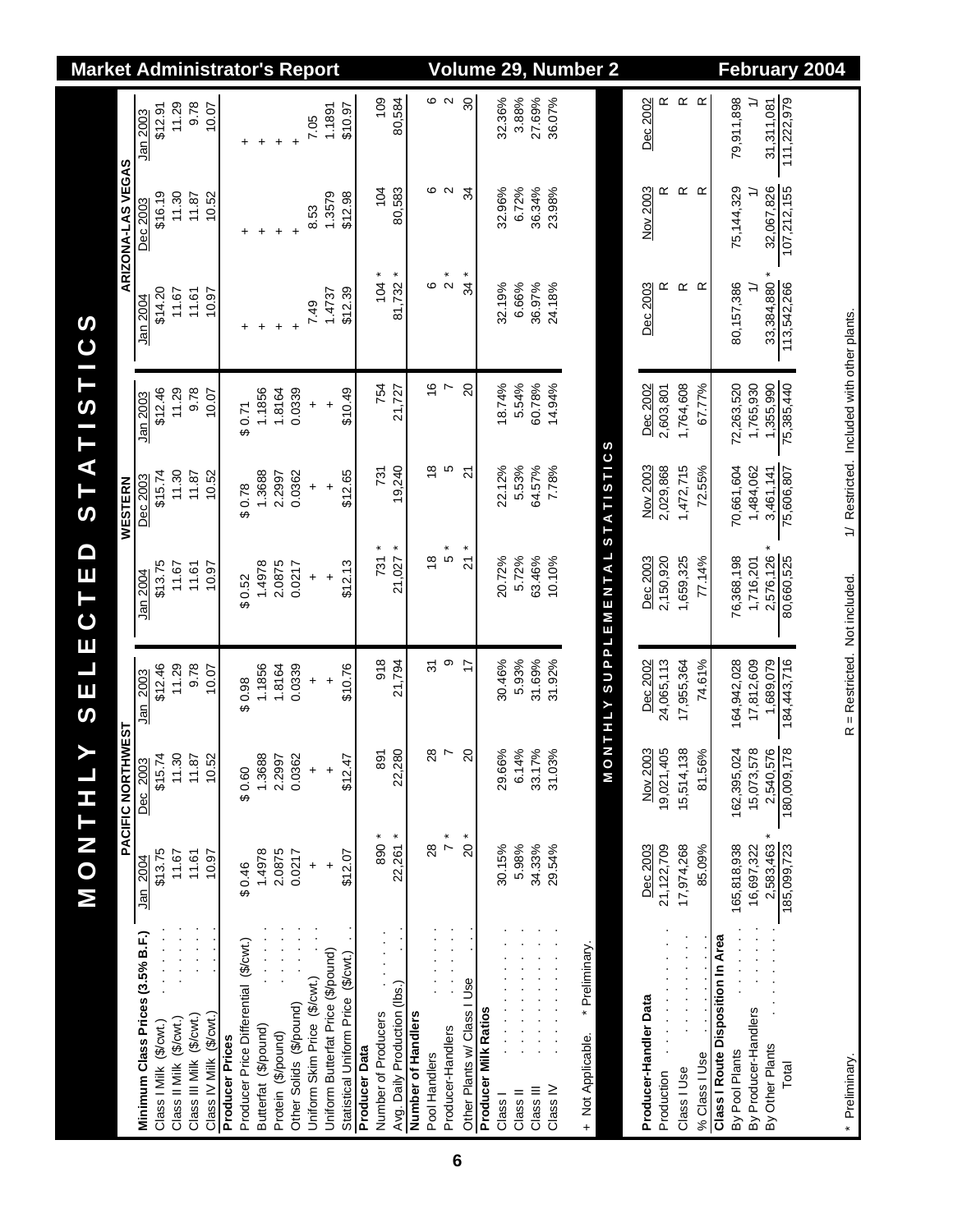| <b>Market Administrator's Report</b>                                       |                           |                        |                     |                             |                   |                                       |                         |             |                             |                     |            |            |                   |                             |                                  |                           | <b>Volume</b>      |                     |                     |                    |                      | 29, Number 2 |                            |                           |            |                                  |                           |           |               |                     |                              |                           |                        |                           | February 2004 |                                        |  |
|----------------------------------------------------------------------------|---------------------------|------------------------|---------------------|-----------------------------|-------------------|---------------------------------------|-------------------------|-------------|-----------------------------|---------------------|------------|------------|-------------------|-----------------------------|----------------------------------|---------------------------|--------------------|---------------------|---------------------|--------------------|----------------------|--------------|----------------------------|---------------------------|------------|----------------------------------|---------------------------|-----------|---------------|---------------------|------------------------------|---------------------------|------------------------|---------------------------|---------------|----------------------------------------|--|
|                                                                            |                           | Jan 2003               | 272,292,256         | 18,474,729                  | 11,586,765        | 302,353,750                           |                         | 24,367,894  | 6,296,954                   | 30,983,722          | 10,440,088 | 11,531,395 | 530,354           | 84,150,407                  | 3,856,934                        | 7,950,747                 | 95,958,088         | 12,968,989          | 76,400,549          | 117,026,124        | 302,353,750          |              |                            | 88,116,973                | 10,578,378 | 75,389,392<br>98,207,513         | 30,061,494                |           | $\Rightarrow$ |                     | 8,783,621                    | 4.34%                     | 3,095,422              | 4.68%                     |               |                                        |  |
|                                                                            | ARIZONA-LAS VEGAS         | Dec 2003               | 259,799,247         | 21,124,600                  | 14,587,153        | 295,511,000                           |                         | 24,437,299  | 7,280,937                   | 29,050,903          | 9,163,482  | 9,615,243  | 609,522           | 80,157,386                  | 4,559,284                        | 8,664,886                 | 93,381,556         | 17,924,365          | 94,423,289          | 89,781,790         | 295,511,000          |              |                            | 85,613,906                | 17,458,833 | 94,423,289<br>62,303,219         | 35,711,753                | ≓         | $\geq$        |                     | 8,380,621                    | 0.96%                     | 3,012,308              | 2.18%                     |               |                                        |  |
|                                                                            |                           | Jan 2004               | 263,504,227         | 13,757,501                  | 13,464,277        | 290,726,005                           |                         | 23,642,069  | 5,963,232                   | 29,426,397          | 9,883,496  | 10,432,230 | 574,509           | 79,921,933                  | 4,666,425                        | 8,685,137                 | 93,273,495         | 18,158,172          | 97,415,892          | 81,878,446         | 290,726,005          |              |                            | 84,832,464                | 17,539,520 | 97,415,892<br>63,716,351         | 27,221,778                | ≓         | $\Rightarrow$ | $\tilde{t}$         | 8,500,136                    | $-3.23%$                  | 3,008,822              | $-2.80%$                  |               |                                        |  |
|                                                                            |                           | Jan 2003               | 507,836,998         | 5,650,129                   | 12,345,406        | 525,832,533                           |                         | 12,738,361  | 5,565,937                   | 29,723,668          | 14,621,830 | 9,148,626  | 534,247           | 72,332,669                  | 20,035,332                       | 13,525,277                | 105,893,278        | 32,208,364          | 309,245,846         | 78,485,045         | 525,832,533          |              |                            | 95,157,712                | 28,147,614 | 308,661,904<br>75,869,768        | 10,735,566                | 4,060,750 | 583,942       | 2,615,277           | 16,381,839                   | 6.50%                     | 3,415,912              | 7.93%                     |               |                                        |  |
|                                                                            | WESTERN                   | Dec 2003               | 435,987,373         | 11,237,503                  | 18,046,497        | 465,271,373                           |                         | 13,965,305  | 7,261,745                   | 30,366,485          | 14,570,128 | 9,564,134  | 640,401           | 76,368,198                  | 21,725,335                       | 14,348,739                | 112,442,272        | 30,030,504          | 281,892,007         | 40,906,590         | 465,271,373          |              |                            | 96,447,914                | 24,109,618 | 281,521,382<br>33,908,459        | 15,994,358                | 5,920,886 | 370,625       | 6,998,131           | 14,064,109                   | $-2.74%$                  | 3,627,170              | $-1.38%$                  |               |                                        |  |
| HLY STATISTICAL SUMMARY<br>(Product pounds based upon reports of handlers) |                           | Jan 2004               | 476,492,551         | 11,127,690                  | 14,851,771        | 502,472,012                           |                         | 13,801,913  | 6,413,903                   | 30,261,445          | 14,645,127 | 9,473,829  | 540,199           | 75,136,416                  | 22,496,036                       | 15,739,184                | 113,371,636        | 33,266,854          | 302,397,895         | 53,435,627         | 502,472,012          |              |                            | 98,675,706                | 27,269,862 | 302,397,895<br>48,149,088        | 14,695,930                | 5,996,992 | $\circ$       | 5,286,539           | 5,370,727                    | $-6.17%$                  | 3,657,150              | 7.06%                     |               |                                        |  |
|                                                                            |                           | Jan 2003               | 620,224,370         | 18,154,551                  | 33,638,000        | 672,016,921                           |                         | 30,195,382  | 11,767,581                  | 72,019,913          | 25,270,478 | 29,539,444 | 1,342,905         | 170, 135, 703               | 13,830,562                       | 22,244,688                | 206,210,953        | 42,619,860          | 207, 371, 772       | 215,814,336        | 672,016,921          |              |                            | 188,938,767               | 36,800,983 | 196,519,906<br>197,964,714       | 17,272,186                | 5,818,877 | 10,851,866    | 17,849,622          | 20,007,238                   | $-1.31%$                  | 6,651,966              | 2.30%                     |               |                                        |  |
| <b>TNOM</b>                                                                | PACIFIC NORTHWEST         | Dec 2003               | 615,390,840         | 10,616,289                  |                   | 40,794,927<br>666,802,056             |                         | 31,265,669  | 14,533,701                  | 69,448,319          | 23,612,492 | 25,643,371 | 1,315,386         | 165,818,938                 | 13,235,238                       | 21,262,653<br>200,316,829 |                    | 45,880,517          | 204,890,868         | 215,713,842        | 666,802,056          |              |                            | 182,491,832               | 37,806,625 | 204,114,260                      | 190,978,123<br>17,824,997 | 8,073,892 | 776,608       | 24,735,719          | 19,851,317                   | $-5.90%$                  | 6,461,833              | 2.57%                     |               |                                        |  |
|                                                                            |                           | Jan 2004               | 614,176,073         | 10,418,942                  | 31,245,895        |                                       |                         | 31,649,423  | 10,017,387                  | 72,559,860          | 25,361,985 | 27,061,862 | 1,273,897         | 167,924,414                 | 12,992,145                       | 22,478,286                | 203,394,845        | 43,634,177          | 211, 372, 381       | 197,439,507        | 655,840,910          |              |                            | 185,087,040               | 36,758,185 | 210,874,442<br>181,456,406       | 18,307,805                | 6,875,992 | 497,939       | 15,983,101          | 19,812,131                   | $-0.98%$                  | 6,561,124              | $-1.37%$                  |               |                                        |  |
|                                                                            | RECEIPTS, UTILIZATION AND | CLASSIFICATION OF MILK | TOTAL PRODUCER MILK | RECEIPTS FROM OTHER SOURCES | OPENING INVENTORY | TOTAL TO BE ACCOUNTED FOR 655,840,910 | UTILIZATION OF RECEIPTS | Whole milk. | Flavored milk & milk drinks | $2\%$ milk $\ldots$ | 1% milk    | Skim milk  | <b>Buttermilk</b> | CLASS I ROUTE DISP. IN AREA | Class I dispositions out of area | Other Class   usage       | TOTAL CLASS I USE. | TOTAL CLASS II USE. | TOTAL CLASS III USE | TOTAL CLASS IV USE | TOTAL ACCOUNTED FOR. |              | CLASSIFICATION OF RECEIPTS | Class I<br>Producer milk: | Class II   | Class <sub>IV</sub><br>Class III | Class I<br>Other receipts | Class II  | Class III     | Class <sub>IV</sub> | Avg. daily producer receipts | Change From Previous Year | Avg. daily Class I use | Change From Previous Year |               | 1/ Restricted - Included with Class I. |  |